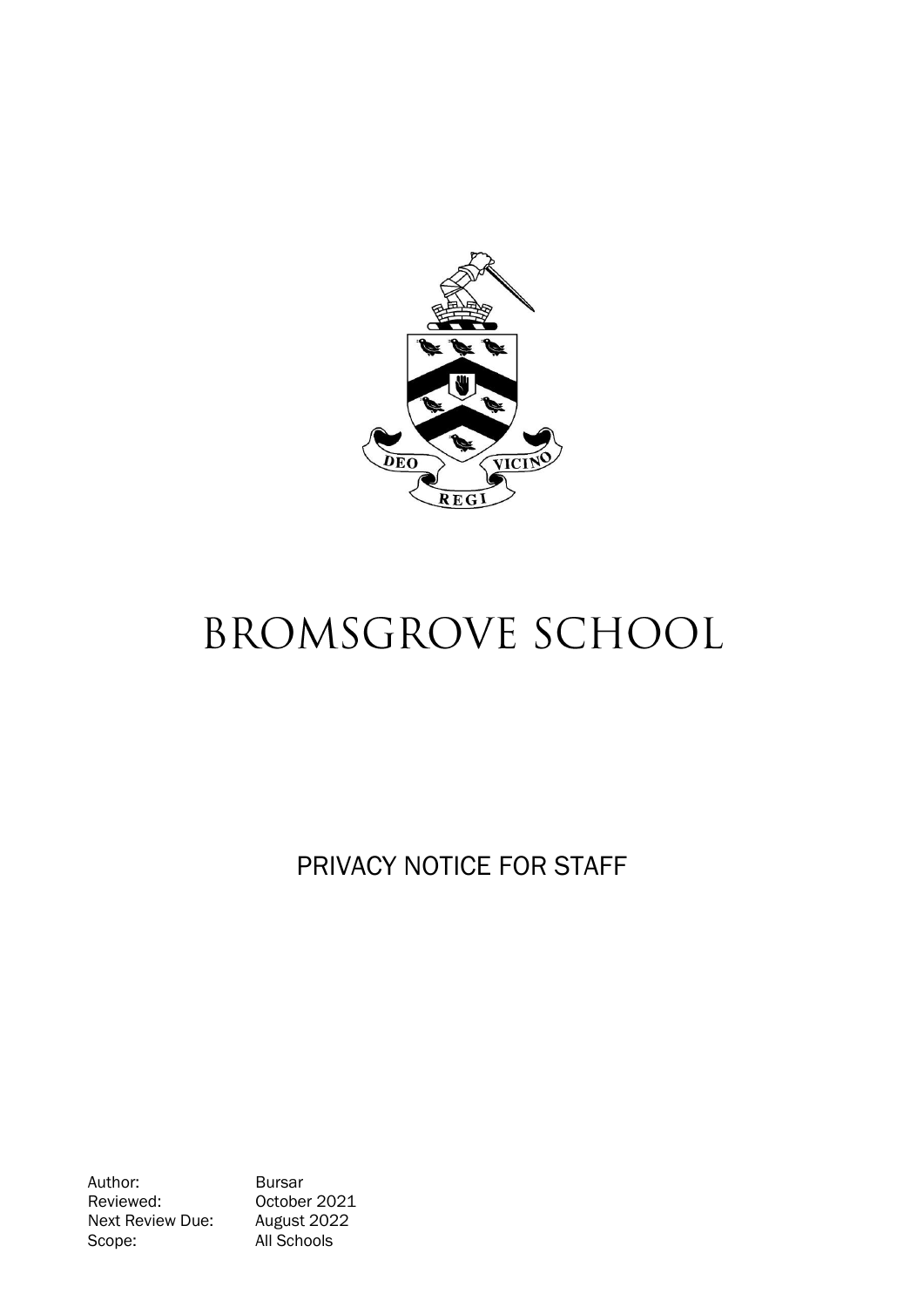## **Introduction**

- 1 This Privacy Notice (**Notice**) is to help you understand **how** and **why** we collect personal information about you and **what** we do with that information. It also explains the decisions that you can make about your own information.
- 2 If you have any questions about this notice please contact the Bursar.
- 3 This notice is aimed at all School staff (including employees, governors, work experience/placement students, volunteers and certain contractors and agency staff) and applicants for employment vacancies. This Notice does not form part of your contract of employment and the School may amend this notice at any time.

## **What is "personal information"?**

- 4 Personal information is information which is about you and from which you can be identified.
- 5 This includes your contact details, next of kin and financial information. We will also hold information such as your religion or ethnic group for the purposes of ensuring that we are an Equal Opportunities Employer. CCTV, photos and video recordings of you are also personal information.

#### **What personal information does the School hold about you and how is this obtained?**

- 6 We set out below examples of the personal information the School holds about you and where this personal information comes from.
- 7 Information about you is gathered during the recruitment process for example:
	- 7.1 information about your education, qualifications and professional achievements;
	- 7.2 when you provide certain information to us, for example, on your application form and during any interviews;
	- 7.3 from recruitment agencies or head-hunters;
	- 7.4 when we obtain information from publicly available sources such as your social media profiles; and
	- 7.5 when we receive your personal information (from you and third parties) in carrying out pre-employment checks, for example, when we receive references, confirmation of your fitness to work, your right to work in the UK and criminal records checks.
- 8 We will hold information about your job performance. This includes information about skills, achievements, career progression, performance and disciplinary related matters.
- 9 We hold and use your financial information, such as, your bank details, your salary and pension details.
- 10 Where appropriate, the School will have information about your religious beliefs and practices. For example, if you do not eat certain foods.
- 11 We will hold information about any physical or mental health condition you may have which is disclosed to the School during the recruitment process or at any stage during your employment.
- 12 We will hold information about any protected characteristics you may have (e.g. a disability) which you provide, for example on the Equal Opportunities Monitoring Form.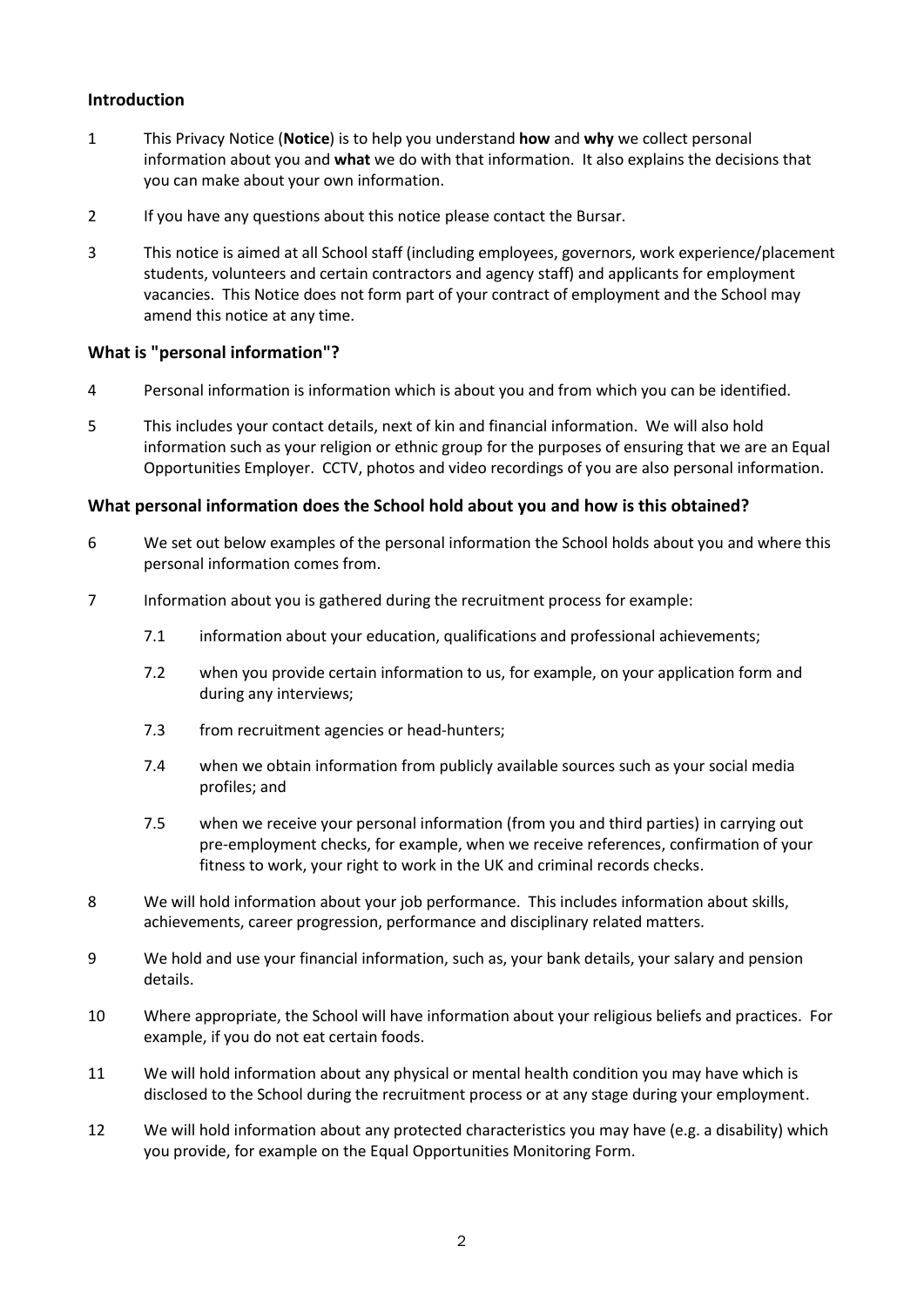- 13 Your personal information will be created internally by the School during the course of your employment. An email from the Headmaster to a member of staff complimenting them on a School performance would be an example of this. A further example would be your appraisal.
- 14 Your personal information may be acquired from outside of the School community such as from occupational health practitioners or from public authorities such as the police or the Local Authority Designated Officer.
- 15 Pupils will often provide us with your personal information, for example, if a pupil emails their form teacher to say how much you are helping them with their work.
- 16 Your personal information will be held on the School's Single Central Register.

## **Our legal bases for using your information**

- 17 This section contains information about the legal bases that we are relying on when handling your information.
- 18 The two tables below contain a general description of the different legal bases but we have also used a colour code system so that you can see which bases we are relying on for each of the purposes described at paragraphs [20](#page-4-0) to [38](#page-7-0) below.
- 19 If we do not have a contract with you, for example, if you are a governor or volunteer, we will not rely on the contractual basis (" $CT$ ") to use your information.

#### Legitimate interests ("LI")

This means that the School is using your information when this is necessary for the School's legitimate interests except when your interests and fundamental rights override our legitimate interests.

Specifically, the School has a legitimate interest in:

- looking after your welfare and development and the welfare and development of others;
- safeguarding and promoting the welfare of pupils;
- providing an education to pupils;
- using photographs of you for promotional purposes (e.g. on the School's website);
- ensuring the security of the School site;
- promoting the objects and interests of the School. This includes fundraising and using information about you in our publicity material e.g. photographs;
- making sure that you are complying with your employment obligations and that the School is complying with its employment obligations;
- using your information in connection with legal disputes. For example, if a parent or former pupil brings a claim against the School;
- facilitating the efficient operation of the School; and
- ensuring that all relevant legal obligations of the School are complied with (for example in relation to inspections).

In addition your personal information may be processed for the legitimate interests of others. For example with external activity providers if they need to contact you directly or for their own emergency or insurance purposes.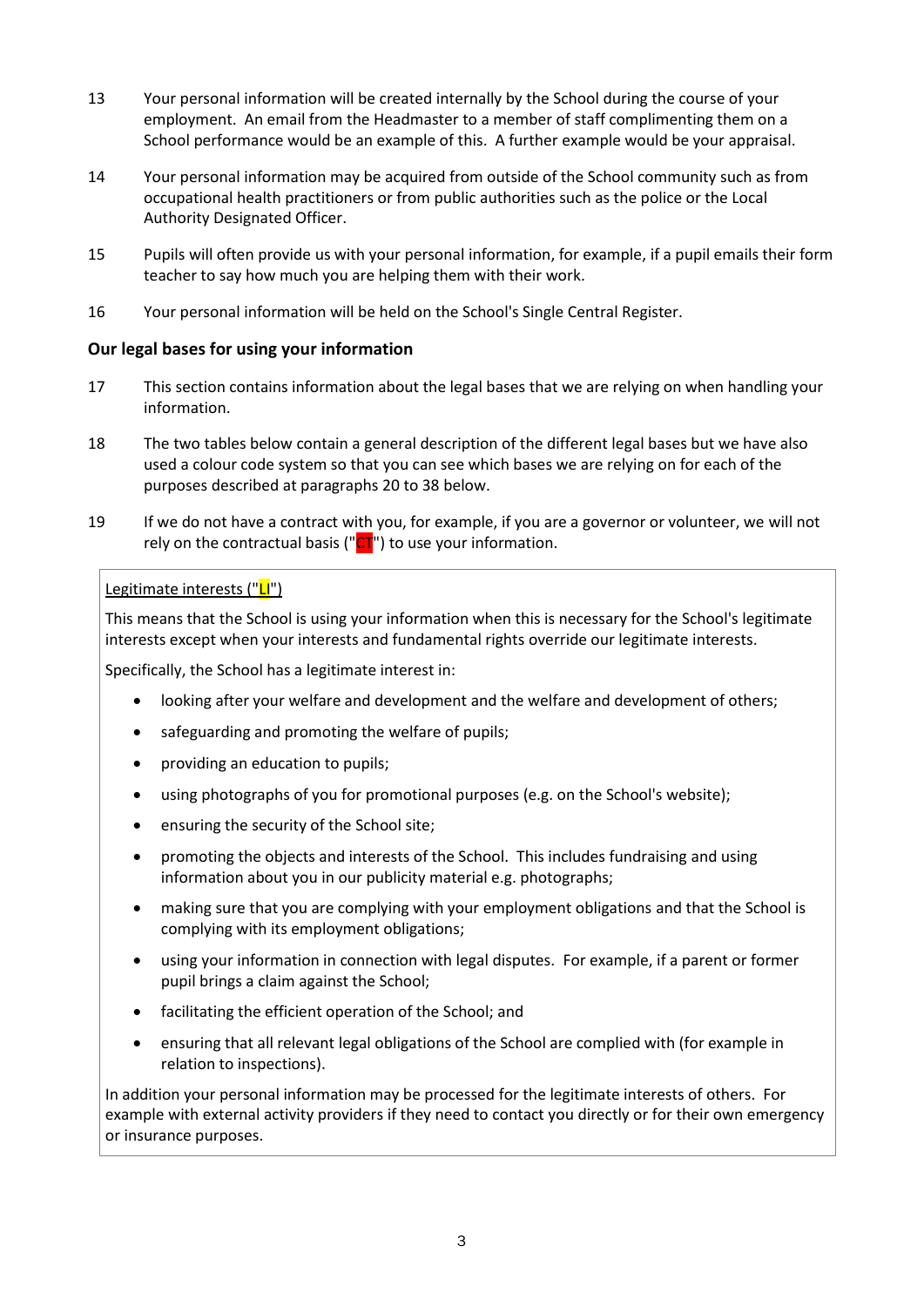# Necessary for contract ("CT")

We will need to use your information in order to comply with our contractual obligations and for you to perform your obligations as well. For example:

- we need your name and bank details so that we can pay you your salary;
- we may need to provide your personal information to a pension provider so that you can benefit from your pension entitlement; and
- we also need to use your personal information to provide contractual benefits, such as a School fee discount.

# Legal obligation ("LO")

As a School we have to comply with various laws and this entitles us to use your information where necessary. For example:

- we have to make sure that you have the right to work in the UK;
- to fulfil our duty of care to you and your colleagues;
- we have to fulfil our safeguarding duties towards pupils; and
- sometimes we will be legally obliged to disclose your information to third parties such as the DBS, local authorities, the police or other public bodies.

## Vital interests

We may use your information where this is necessary to protect your vital interests or someone else's. For example, to prevent someone from being seriously harmed or killed.

Performance of a task carried out in the public interest (or carrying out public tasks) ("PI")

The following are examples of when we use your information to perform tasks in the public interest:

- looking after your welfare and development and the welfare and development of others. This includes equal opportunities monitoring;
- safeguarding and promoting the welfare of our pupils;
- providing pupils with an education;
- ensuring the security of the School site;
- making sure that you are complying with your employment obligations;
- facilitating the efficient operation of the School; and
- ensuring that we comply with all of our legal obligations.

The School must also comply with an additional condition where it processes special categories of personal information. These special categories are as follows: personal information revealing racial or ethnic origin, political opinions, religious or philosophical beliefs, trade union membership, genetic information, health information, and information about sex life or orientation. The bases that we are relying on to process special categories of personal information are set out below:

## Employment, social security and social protection ("ESP")

The processing is necessary for the purposes of carrying out the obligations and exercising specific rights of the School and staff in the field of employment, social security or social protection. Social security and protection is concerned with preventing, managing, and overcoming situations that adversely affect people's wellbeing. For example, sometimes this would allow us to disclose your information to third parties such as the DBS or occupational health services.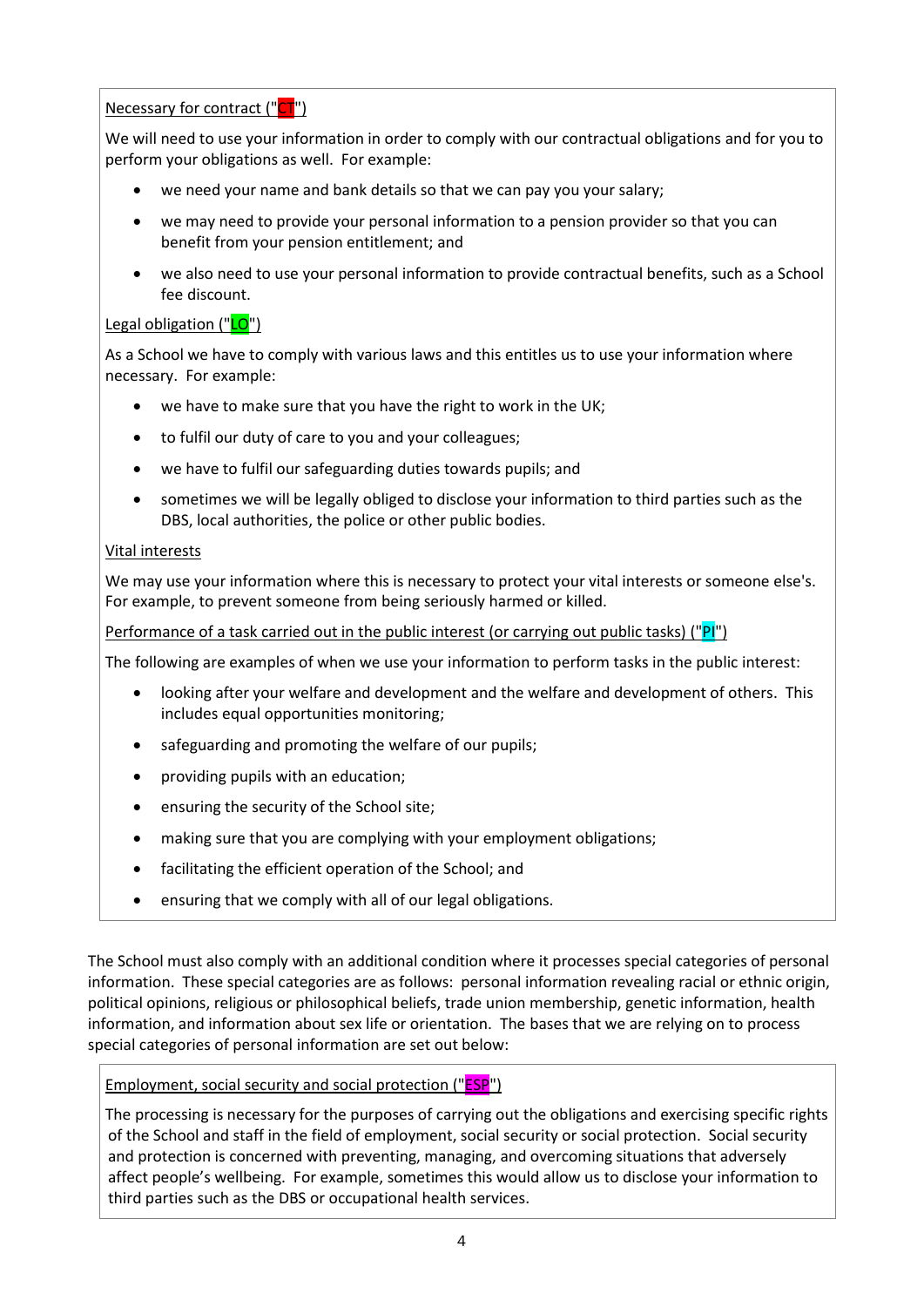#### Vital interests:

To protect the vital interests of any person where that person cannot give consent, for example, if they are seriously hurt and are unconscious.

#### Legal claims: ("LC")

The processing is necessary for the establishment, exercise or defence of legal claims. This allows us to share information with our legal advisors and insurers in particular.

#### Medical purposes ("MP")

This includes medical treatment and the management of healthcare services.

Substantial public interest ("SPI")

The School is also allowed to use special categories of personal information where doing so is necessary in the substantial public interest. This is similar to "public interest" in the table above.

## **Why does the School use your personal information?**

The letters highlighted in different colours below refer to the legal bases we are relying on, please see the section above for an explanation.

- <span id="page-4-0"></span>20 We commonly use personal information for:
	- 20.1 providing education and support to our pupils  $-LI$ ,  $PI$ ,  $SPI$ ;
	- 20.2 ensuring that we provide a safe and secure work environment  $LI$ , PI, ESP, SPI;
	- 20.3 providing employment services (such as payroll)  $LI$ ,  $CT$ ;
	- 20.4 providing training and support  $LI$ , PI, SPI;
	- 20.5 protecting and promoting the School's interests and objectives  $\mathbf{L}$ ;
	- 20.6 personnel, administrative and management purposes and to enable us to meet our legal obligations as an employer. For example, to pay staff and to monitor their performance -  $\overline{\mathsf{LI}}, \overline{\mathsf{CT}}, \overline{\mathsf{LO}}, \overline{\mathsf{PI}}, \overline{\mathsf{ESP}}, \overline{\mathsf{I}}$
	- 20.7 safeguarding and promoting the welfare of all staff and pupils  $L$ , PI, ESP, SPI; and
	- 20.8 fulfilling our contractual and other legal obligations CT, LO, ESP.
- 21 Some specific examples of when the School uses your personal information are set out below:
	- 21.1 We use your personal information to consider your suitability to work in your role at the School - <mark>LI</mark>, LO, PI, SPI.
	- 21.2 We will check that you have the right to work in the UK by reviewing your identification documents and keeping copies on your personnel file - LI, LO.
	- 21.3 We will use your personal information in addressing any performance or disciplinary concerns which arise - LI.
	- 21.4 We will use information relating to any medical condition you may have in order to verify fitness to work, monitor sickness absence and comply with our duty of care towards you - LI.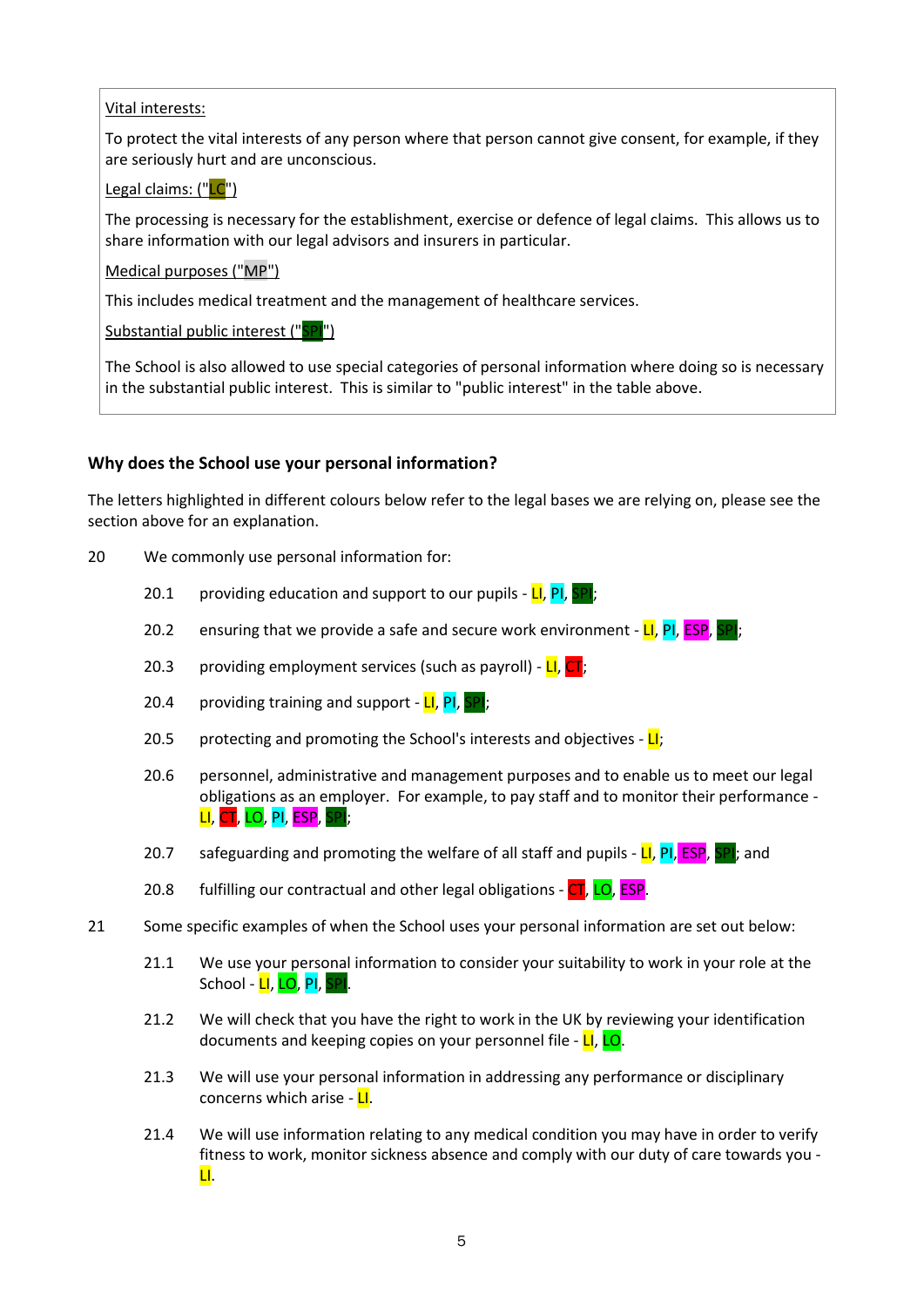- 21.5 We will use your information when dealing with complaints and grievances with which you are involved (e.g. from other staff, pupils and parents) -  $LI$ .
- 21.6 We often use photographs and video recordings of staff, for marketing and promotion purposes. This will include in School publications, in social media and on the School website. For example, staff names, photographs, email addresses, qualifications and positions of responsibility are published in the staff directory on our website  $-\mathbf{L}$ .
- 21.7 We will also allow external publication of certain media where appropriate (for example, a photograph or article in a local newspaper) -  $L1$ .
- 21.8 We may also make recordings for teaching purposes, for example, recording a drama lesson to provide feedback to you or pupils. We may also record lessons for pupils who were not able to attend in person. We record live online lessons delivered using our distance learning platform for pupils who were not able to attend, and for safeguarding purposes. Our distance learning platform logs data relating to the usage of the platform including lesson participation and online chat - LI, PI, SPI
- 21.9 We use CCTV recordings for the purposes of crime prevention and investigation and also in connection with our obligation to safeguard the welfare of pupils, staff and visitors to the School site. Further information about the use of CCTV can be found in the School's CCTV Policy (a copy of which is published on the School's policy management system, NETconsent) - LI, LO, PI, SPI.
- 21.10 The School regularly monitors and accesses its IT system for purposes connected with the operation of the School. The School IT system includes any hardware, software, email account, computer, device or telephone provided by the School or used for School business. The School may also monitor staff use of the School telephone system and voicemail messages. Staff should be aware that the School may monitor the contents of a communication (such as the contents of an email) - LI, PI, SPI.
- 21.11 The purposes of such monitoring and accessing include:
	- 21.11.1 to help the School with its day to day operations. For example, if a member of staff is on holiday or is off sick, their email account may be monitored in case any urgent emails are received - **LI**; and
	- 21.11.2 to check staff compliance with the School's policies and procedures and to help the School fulfil its legal obligations. For example, to investigate allegations that a member of staff has been using their email account to send abusive or inappropriate messages - LI.
- 21.12 Monitoring may be carried out on a random basis and it may be carried out in response to a specific incident or concern - LI.
- 21.13 The School also uses software which automatically monitors the School IT system (for example, it would raise an alert if a member of Staff visited a blocked website or sent an email containing an inappropriate word or phrase) - LI.
- 21.14 The monitoring is carried out by the IT Department. If anything of concern is revealed as a result of such monitoring, then this information may be shared with the Headmaster and this may result in disciplinary action. In exceptional circumstances concerns will need to be referred to external agencies such as the police -  $L$ .
- 21.15 We may use your information when ensuring network and information security, for example, our anti-virus software might scan files containing information about you -  $L1$ .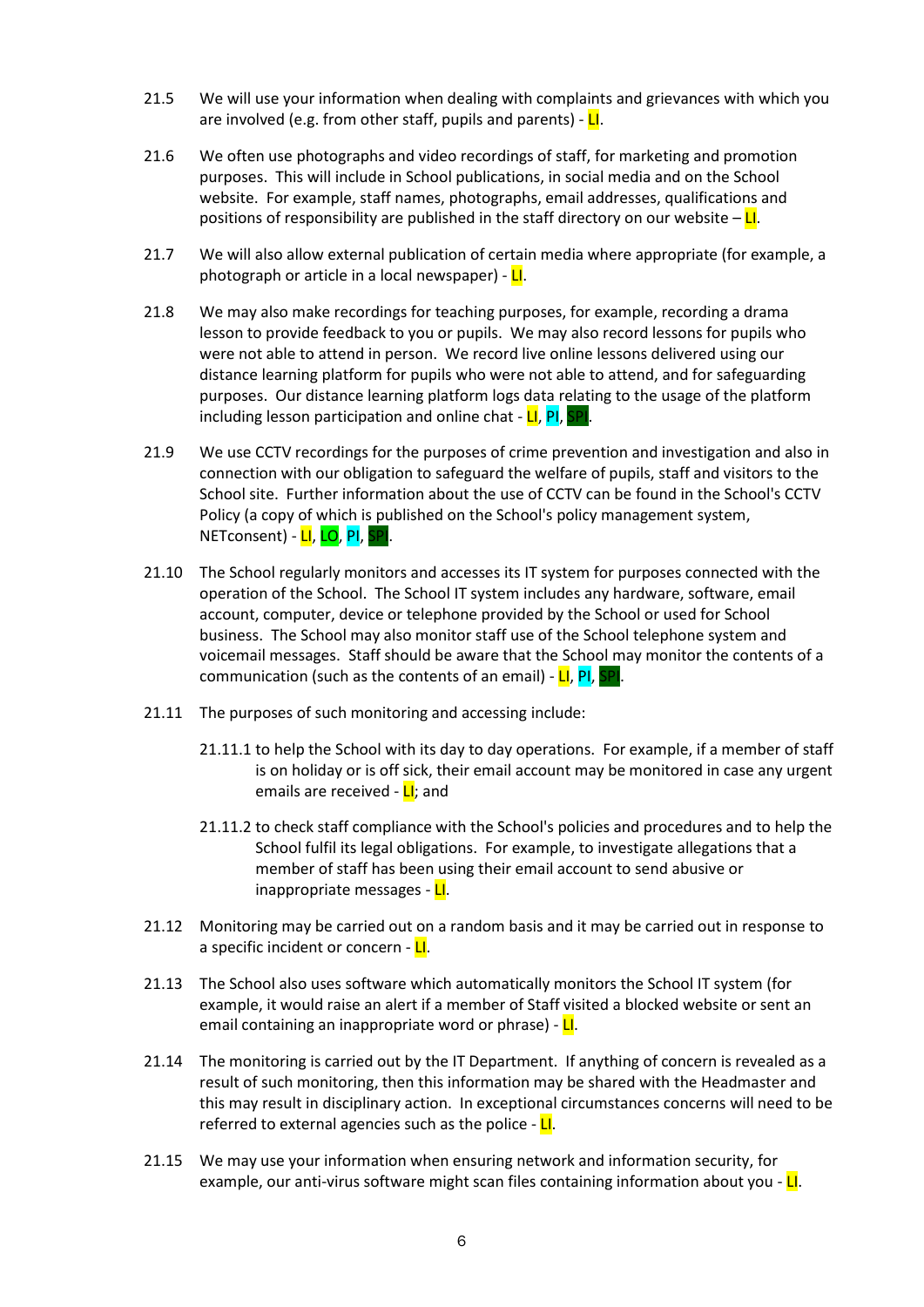- 21.16 We will keep details of your address when you leave our employment so we can send you the Bromsgrove News Review and keep in touch -  $LI$ .
- 21.17 If we provide you with accommodation under your contract of employment we will use your personal information as part of this provision - LI.
- 21.18 We can keep information about you for a very long time or even indefinitely if we need this for historical research or for statistical purposes. For example, if we consider the information might be useful if someone wanted to write a book about the School -  $L1$ .
- 21.19 We will transfer your name and contact details on to Bromsgrovians Connected (the School alumni database) when you leave the School. Alumni are then offered the opportunity to logon and use the various functions should they so wish. This is so we can stay in touch with you. We won't pass your information to third parties. This database is operated by the School. If you would prefer that we do not put your information on the alumni database please contact the Bursar - LI.
- 22 If you fail to provide certain information when requested, we may not be able to perform our obligations under the contract of employment or agreement we have entered into with you (such as paying you or providing a benefit). Alternatively, we may be prevented from complying with our legal obligations (such as to ensure the health and safety of our workers).

#### **How does the School share staff personal information with third parties?**

- 23 We will need to share your information with:
	- 23.1 the Disclosure and Barring Service (DBS), and the Teaching Regulation Agency (TRA) when complying with our legal duty to carry out pre-appointment suitability checks - LI, LO, PI, ESP, SPI; and
	- 23.2 the DBS and/or TRA (if applicable) if circumstances arise in which we are required to make a referral to either or both of these bodies - LI, LO, PI, ESP, SP
- 24 To fulfil our obligations to you as an employer we will need to share your information with medical professionals, such as occupational health services, where we are making a referral  $\text{-}$  LI, CT, MP.
- 25 Occasionally we may use consultants, experts and other advisors (including legal advisors and accountants) to assist us in fulfilling our obligations and to help run the School properly. We will share your information with them if this is relevant to the work they carry out -  $LI$ , PI, ESP, LC, I
- 26 In accordance with our legal obligations, we will share information with the Independent Schools Inspectorate, for example, during the course of an inspection, the Catholic Church inspectorate (Winterfold only) and we may need to share your information with the Department for Education - LI, LO, PI, ESP, SP
- 27 As an employer we must check if you can work in the UK before we employ you. Additionally, if you are sponsored by us under Tier 2 or Tier 5 in certain circumstances we will have to provide information about you to UK Visas and Immigration to comply with our duties as a Tier 2/5 sponsor - <mark>LI</mark>, <mark>LO</mark>, SPI.
- 28 We may share some of your information with our insurance company, for example, where there is a serious incident at the School -  $LI$ ,  $LC$ .
- 29 We may share your information with benefits providers, for example, to ensure that you are able to take advantage of the benefit - LI, CT, PI, ESP, SPI.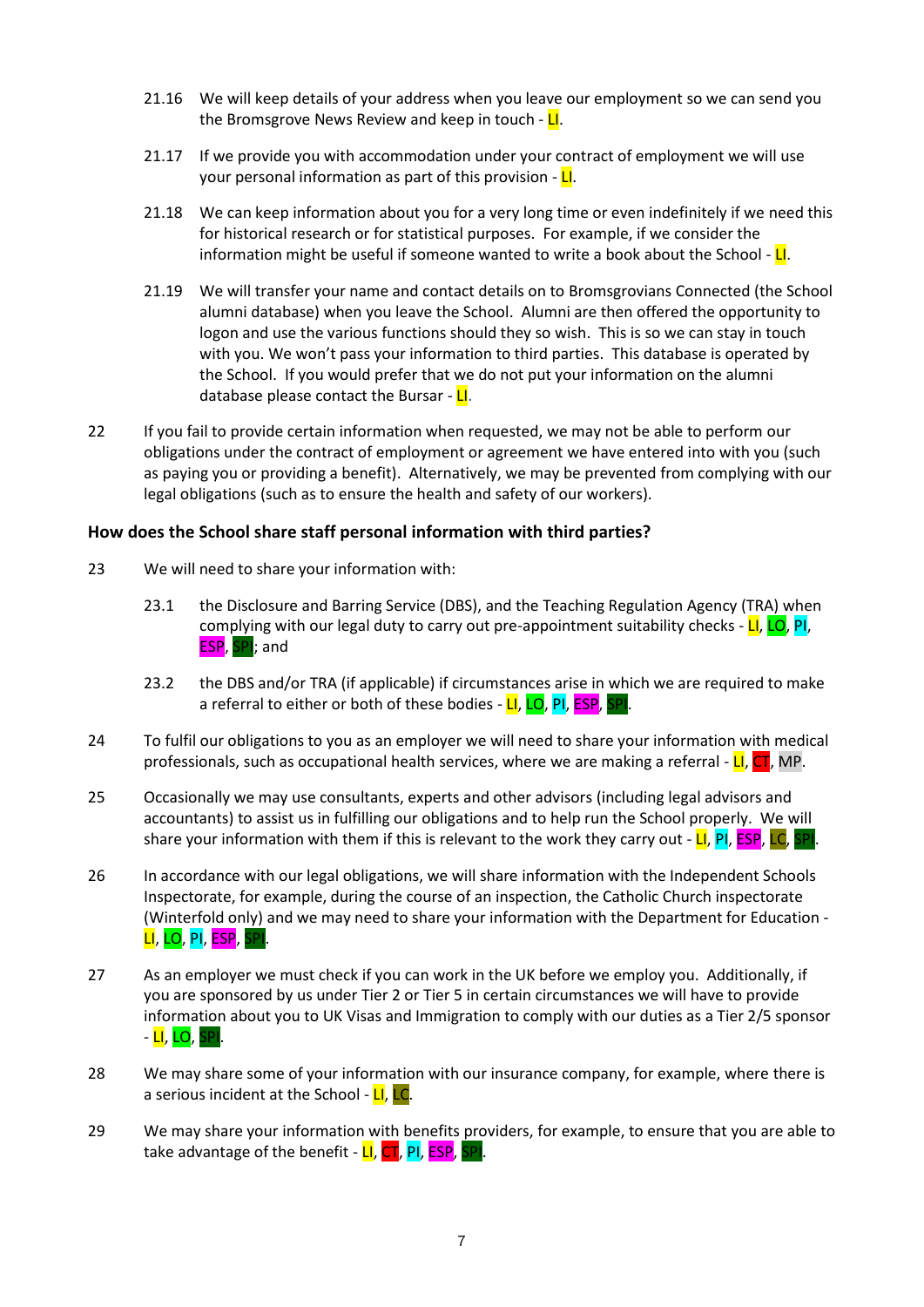- 30 We may need to share information about you with the Health and Safety Executive (a government organisation) if there is a health and safety issue at the School -  $LI$ ,  $LO$ ,  $PI$ ,  $ESP$ ,  $I$
- 31 The School is a charity which means that in exceptional circumstances we may need to share your information with the Charity Commission e.g. in the event of a serious incident. If possible, we will endeavour to anonymise any returns that we make to the Charity Commission - LI, LO, PI, ESP, SPI.
- 32 If the School is dealing with a complaint or grievance (e.g. from a colleague or a parent), we will need to share your information with other parties if it is relevant, for example, the appropriate staff at the School, the colleague or parents making the complaint and governors -  $LI$ , PI, SP
- 33 If appropriate, we will share your information with individuals connected to the School who are exercising their data protection rights, for example, when responding to a subject access request. We will not reveal information about you where doing so would be unfair to you (for example, if a parent made a complaint about you we would not usually give the parent detailed information about any disciplinary action taken against you) - LI, LO.
- 34 We will share personal information about staff with the relevant statutory agencies if it is appropriate to share this information to investigate allegations of misconduct - LI, LO, PI, ESP,
- 35 We may need to share your information with the Local Authority Designated Officer in accordance with our safeguarding obligations - LI, LO, PI, ESP, SPI.
- 36 On occasion, we may need to share your information with the police or other government bodies for the prevention and investigation of crime and the prosecution of offenders. We will only do this in specific circumstances to assist the police and other law-enforcement bodies with their investigations. In exceptional circumstances CCTV recordings may be disclosed to third parties such as the police - LI, LO, PI, ESP, SPI.
- 37 If appropriate, we will share your information with parents and pupils where this is related to your professional duties, such as information about the subjects you teach - LI, PI, ESP, SP
- <span id="page-7-0"></span>38 We may need to share your information if there is an emergency, for example, if you are hurt in an accident - LI, PI, ESP, SPI.

We sometimes use contractors to handle personal information on our behalf. The following are examples:

- IT consultants (NS Optimum) who might access information about you when checking the security of our IT network; and
- we use third party "cloud computing" services to store some information rather than the information being stored on hard drives located on the School site e.g. Nexus who host the School website, Microsoft Office 365, SurveyMonkey, Parents Evening System (School Cloud Systems Ltd), BlueSky Education, Tapestry (The Foundation Stage Forum Ltd) and Seesaw (Seesaw Learning, Inc.).

## **Transfers of your personal information overseas**

- 39 We may send your information to countries which do not have the same level of protection for personal information as there is in the UK. For example, we store video information on cloud computer storage based in the USA, e.g. Smugmug and YouTube. We also request references from overseas schools.
- 40 The European Commission has produced a list of countries which have adequate data protection rules. The list can be found here: https://ec.europa.eu/info/law/law-topic/data-protection/datatransfers-outside-eu/adequacy-protection-personal-data-non-eu-countries\_en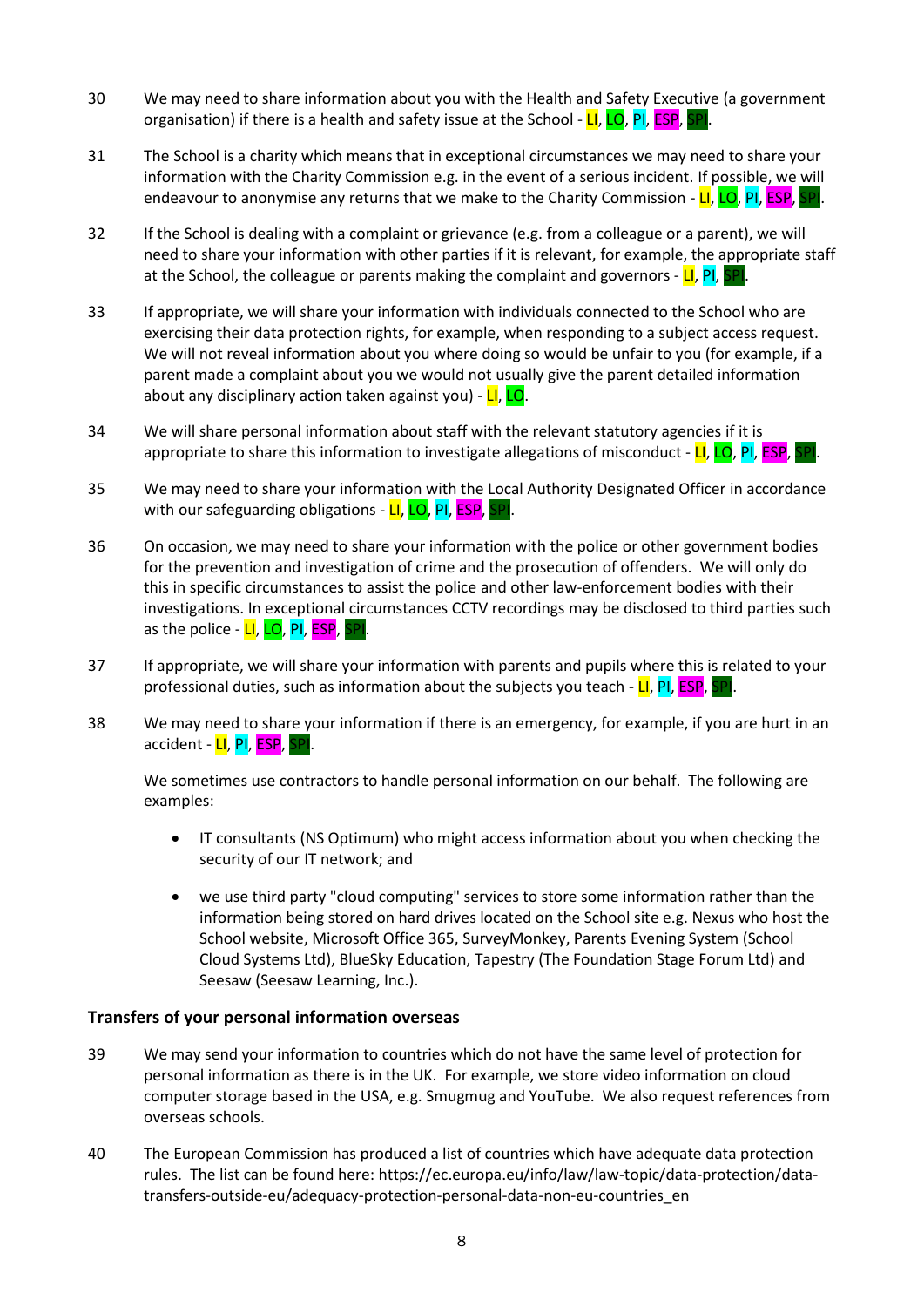- 41 If the country that we are sending your information to is not on the list, or is not a country within the EEA (which means the European Union, Liechtenstein, Norway and Iceland), then it might not have the same level of protection for personal information as there is in the UK.
- 42 We will provide you with details about the safeguards which we have in place outside of this Notice. If you have any questions about these safeguards please contact the Bursar.

### **For how long does the School keep staff personal information?**

- 43 We keep your information for as long as we need to in relation to your employment. We will keep some information after you have left the School in case this is needed, for example, in relation to our legal obligations.
- 44 In exceptional circumstances we may keep your information for a longer time than usual but we would only do so if we had a good reason and only if we are allowed to do so under data protection law.

Please see our Information and Records Retention Policy for information on the length of time for which we keep your personal information. This can be found on NETconsent.

#### **Processing in line with your rights**

- 45 Data protection legislation gives you a number of rights regarding your information. Your rights are as follows:
	- 45.1 **Rectification:** if information the School holds about you is incorrect you can ask us to correct it.
	- 45.2 **Access:** you can also ask what information we hold about you and be provided with a copy of it. This is commonly known as making a subject access request. We will also give you extra information, such as why we use this information about you, where it came from and what types of people we have sent it to.
	- 45.3 **Deletion:** you can ask us to delete the information that we hold about you in certain circumstances. For example, where we no longer need the information.
	- 45.4 **Portability:** you can request the transfer of your information to you or to a third party in a format that can be read by computer. This applies where (a) the information has been provided by you; (b) the basis that we are relying on to process your information is consent or contract (please see "Our legal bases for using your information" above); and (c) the information is being processed by us on computer.
	- 45.5 **Objection:** you may object to us using your information where:
		- 45.5.1 we are using it for direct marketing purposes (e.g. to send you the Bromsgrovian);
		- 45.5.2 we are relying on either the legitimate interests or performance of a task carried out in the public interest legal basis to use it - please see the section "Our legal bases for using your information" above;
		- 45.5.3 we are using it for historical or scientific research purposes or archiving purposes. For example, we may keep photographs of staff for historical reasons.
	- 45.6 **Restriction:** our use of information about you may be restricted in some cases. For example, if you tell us that the information is inaccurate we can only use it for limited purposes while we check its accuracy.